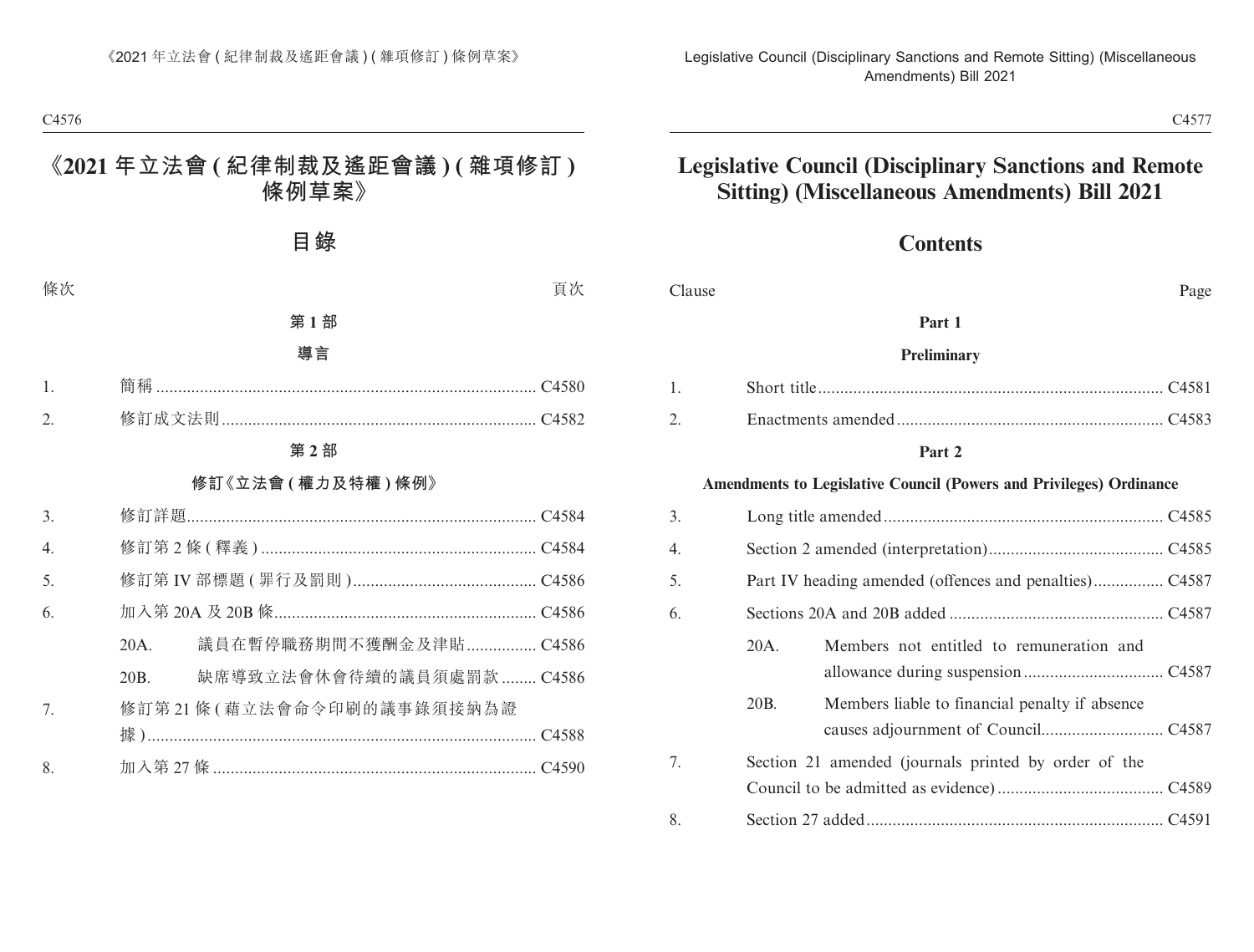|                                                                   | C4579                  |
|-------------------------------------------------------------------|------------------------|
| Clause                                                            | Page                   |
| 27.<br>Sittings of Council or committee may be                    |                        |
| Part 3                                                            |                        |
| <b>Amendments to The Legislative Council Commission Ordinance</b> |                        |
|                                                                   |                        |
| Section<br>- 18<br>amended                                        | (Commission<br>may act |
| Part 4                                                            |                        |
| <b>Amendments to Legislative Council Ordinance</b>                |                        |
| Section 17 amended (proceedings of Legislative Council            |                        |

11. Section 17 amended (proceedings of Legislative Council not affected by vacancy in membership etc.) ......................... C4597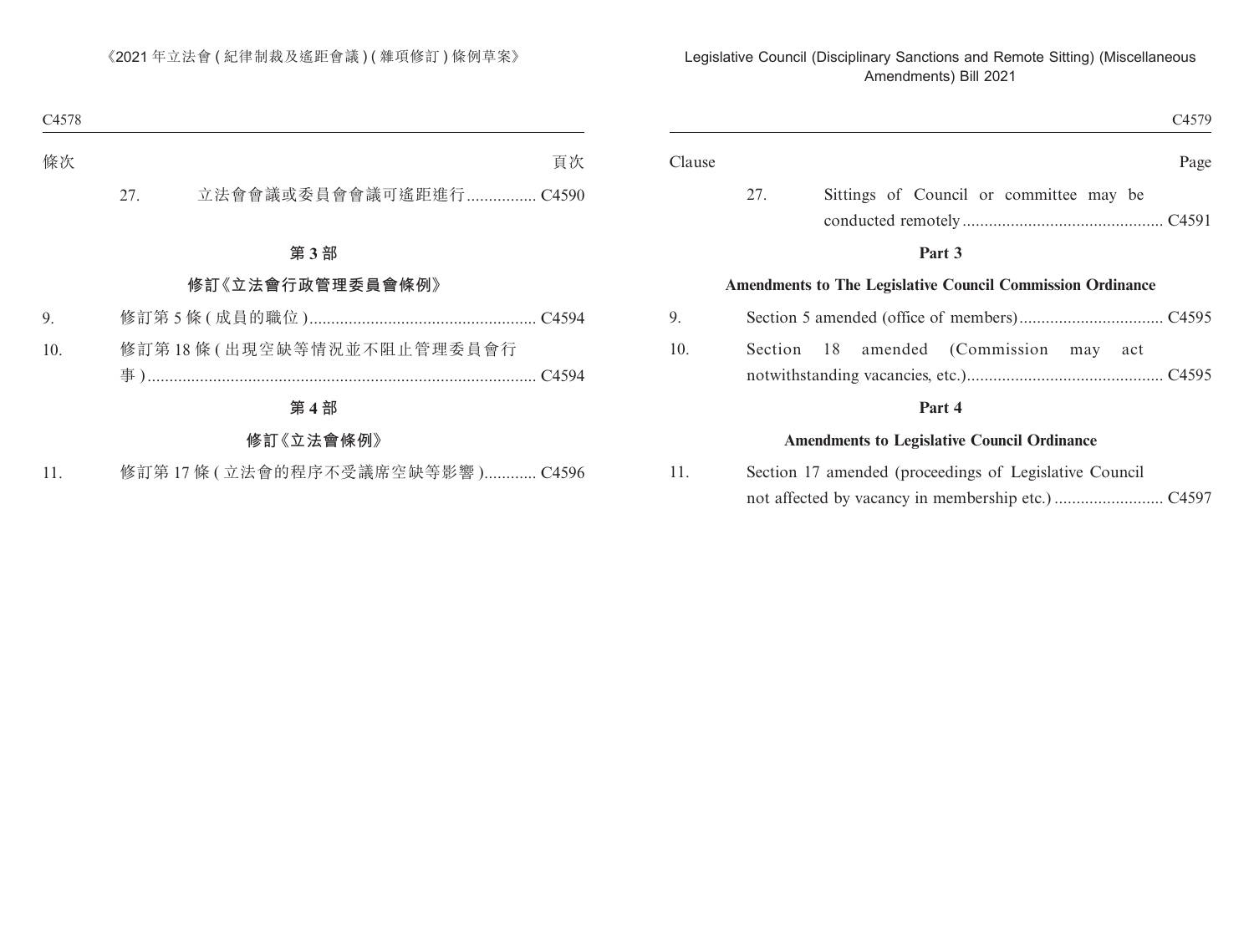Part 1 Clause 1 Clause 1 C4581

# A BILL

## To

Amend the Legislative Council (Powers and Privileges) Ordinance to impose sanctions in relation to a member of the Council who is suspended from the service of the Council, or who is absent without valid reasons from a sitting of the Council which is adjourned due to a lack of quorum; to allow sittings of the Council or a committee to be conducted remotely in exceptional circumstances; to amend the provision dealing with the admission of journals as evidence; and to make related amendments to The Legislative Council Commission Ordinance and the Legislative Council Ordinance.

Enacted by the Legislative Council.

## **Part 1**

## **Preliminary**

#### **1. Short title**

This Ordinance may be cited as the Legislative Council (Disciplinary Sanctions and Remote Sitting) (Miscellaneous Amendments) Ordinance 2021.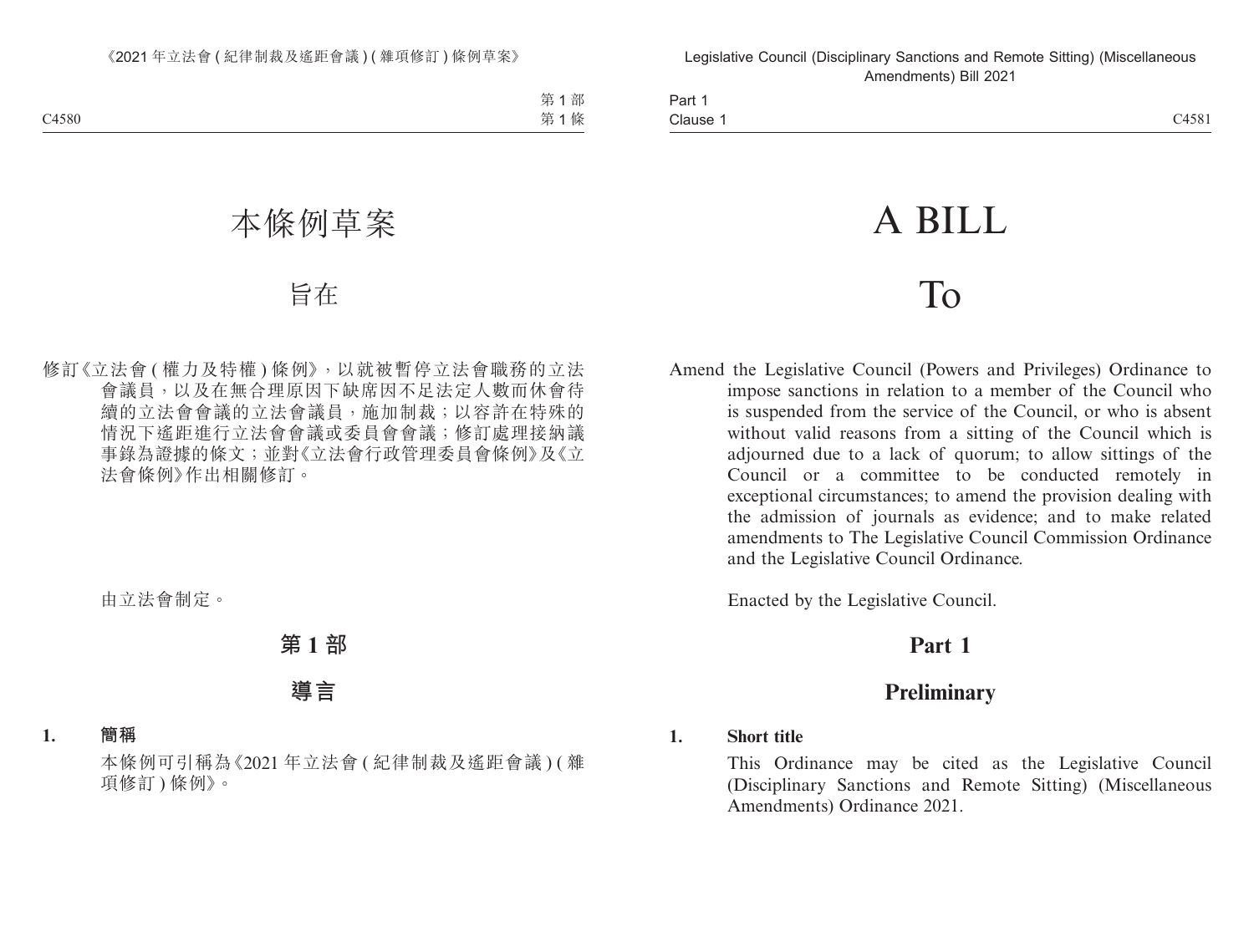| Part 1   |       |
|----------|-------|
| Clause 2 | C4583 |

#### **2. Enactments amended**

- (1) The Legislative Council (Powers and Privileges) Ordinance (Cap. 382) is amended as set out in Part 2.
- (2) The Legislative Council Commission Ordinance (Cap. 443) is amended as set out in Part 3.
- (3) The Legislative Council Ordinance (Cap. 542) is amended as set out in Part 4.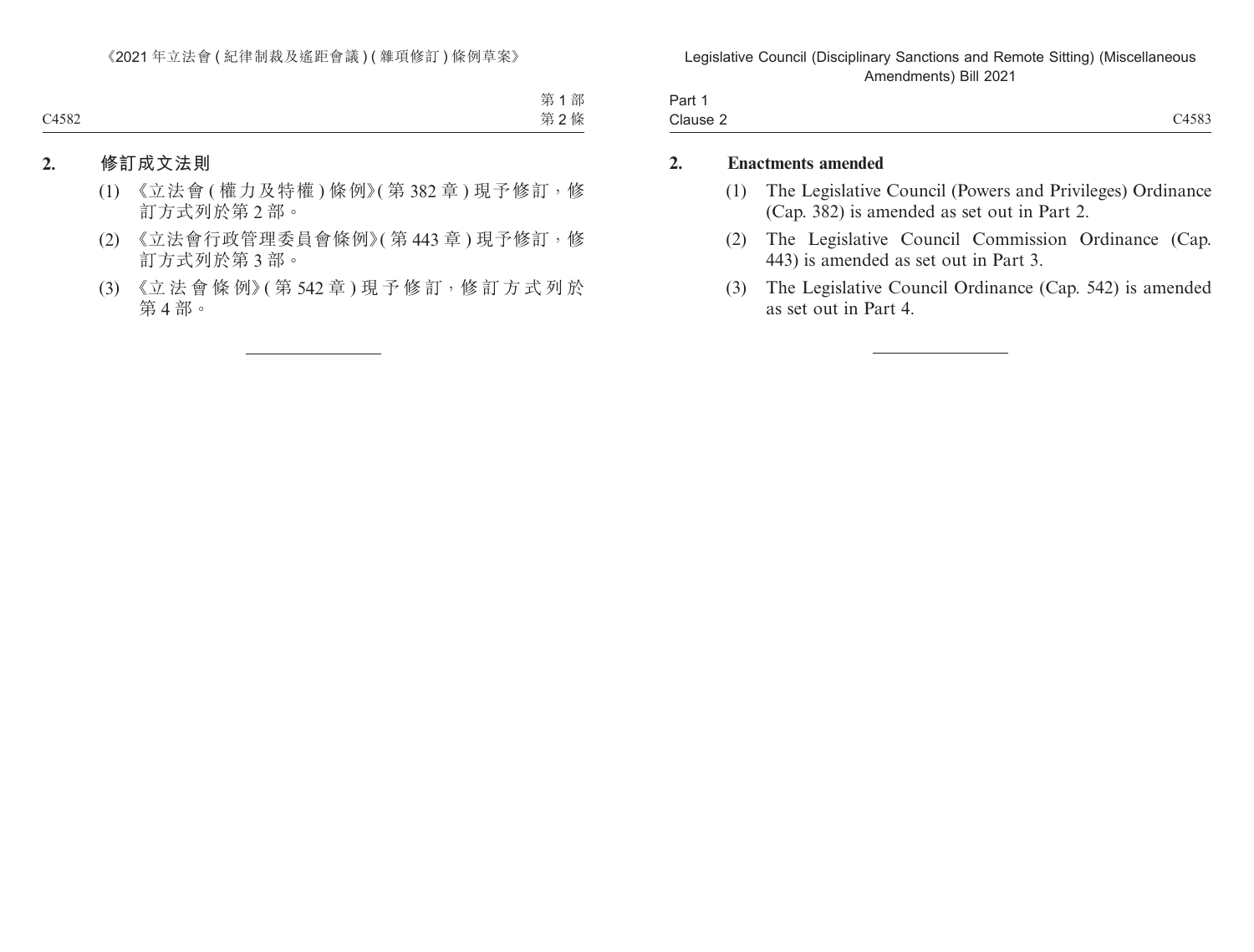Part 2 Clause 3 Clause 3 and 2012 and 2013 and 2014 and 2014 and 2014 and 2014 and 2014 and 2014 and 2014 and 2014 and 2014 and 2014 and 2014 and 2014 and 2014 and 2014 and 2014 and 2014 and 2014 and 2014 and 2014 and 2014 and 2014 and 20

## **Part 2**

## **Amendments to Legislative Council (Powers and Privileges) Ordinance**

#### **3. Long title amended**

The long title, before "to provide for"—

**Add**

"to make provision for disciplinary sanctions against the members of the Legislative Council in certain circumstances;".

#### **4. Section 2 amended (interpretation)**

After section 2(1A)—

#### **Add**

- "(1B) In relation to a sitting of the Council or a committee conducted remotely pursuant to an authorization under section 27—
	- (a) the definitions of *Chamber* and *precincts of the Chamber* in subsection (1) are to be construed as including the place or places designated under section 27(2) for the sitting; and
	- (b) the definition of *precincts of the Chamber* in subsection (1) is not to be construed as including the entire building in which the proceedings of the Council or a committee are conducted, or the entire building in which the place or places referred to in paragraph (a) is or are situated.".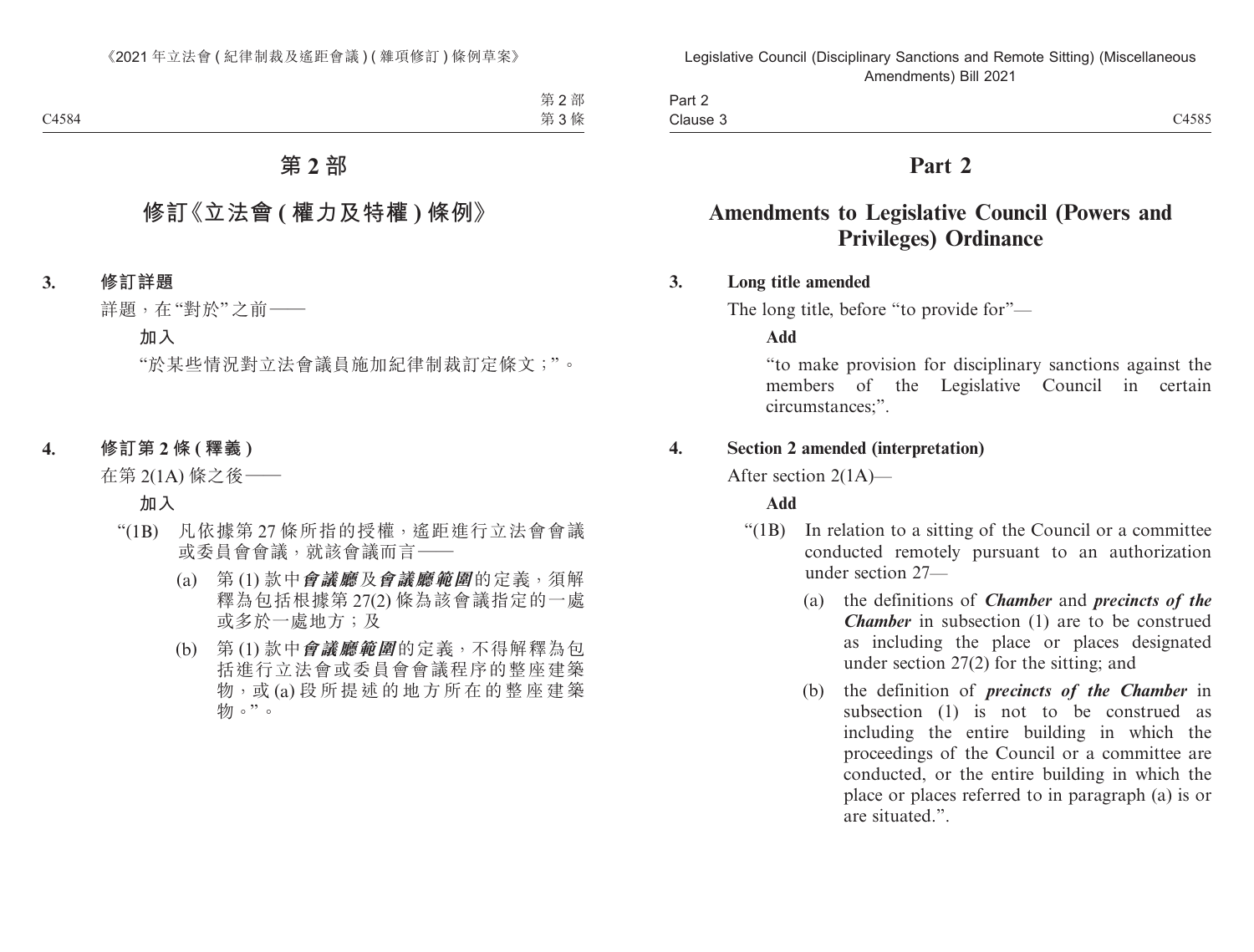| Part 2   |       |
|----------|-------|
| Clause 5 | C4587 |

- **5. Part IV heading amended (offences and penalties)** Part IV, heading—
	- **Repeal** "**Penalties**" **Substitute** "**Disciplinary Sanctions**".

#### **6. Sections 20A and 20B added**

Part IV, after section 20—

**Add**

#### "**20A. Members not entitled to remuneration and allowance during suspension**

- (1) This section applies to a member who is suspended under the Rules of Procedure from the service of the Council for engaging in grossly disorderly conduct.
- (2) The member is not entitled to receive any remuneration or allowance to which the member is, apart from this section, entitled in respect of the period of suspension, but the member is entitled to be reimbursed the operating expenses incurred by the member in respect of that period.

#### **20B. Members liable to financial penalty if absence causes adjournment of Council**

- (1) This section applies in relation to a member if—
	- (a) the member is absent from a sitting of the Council;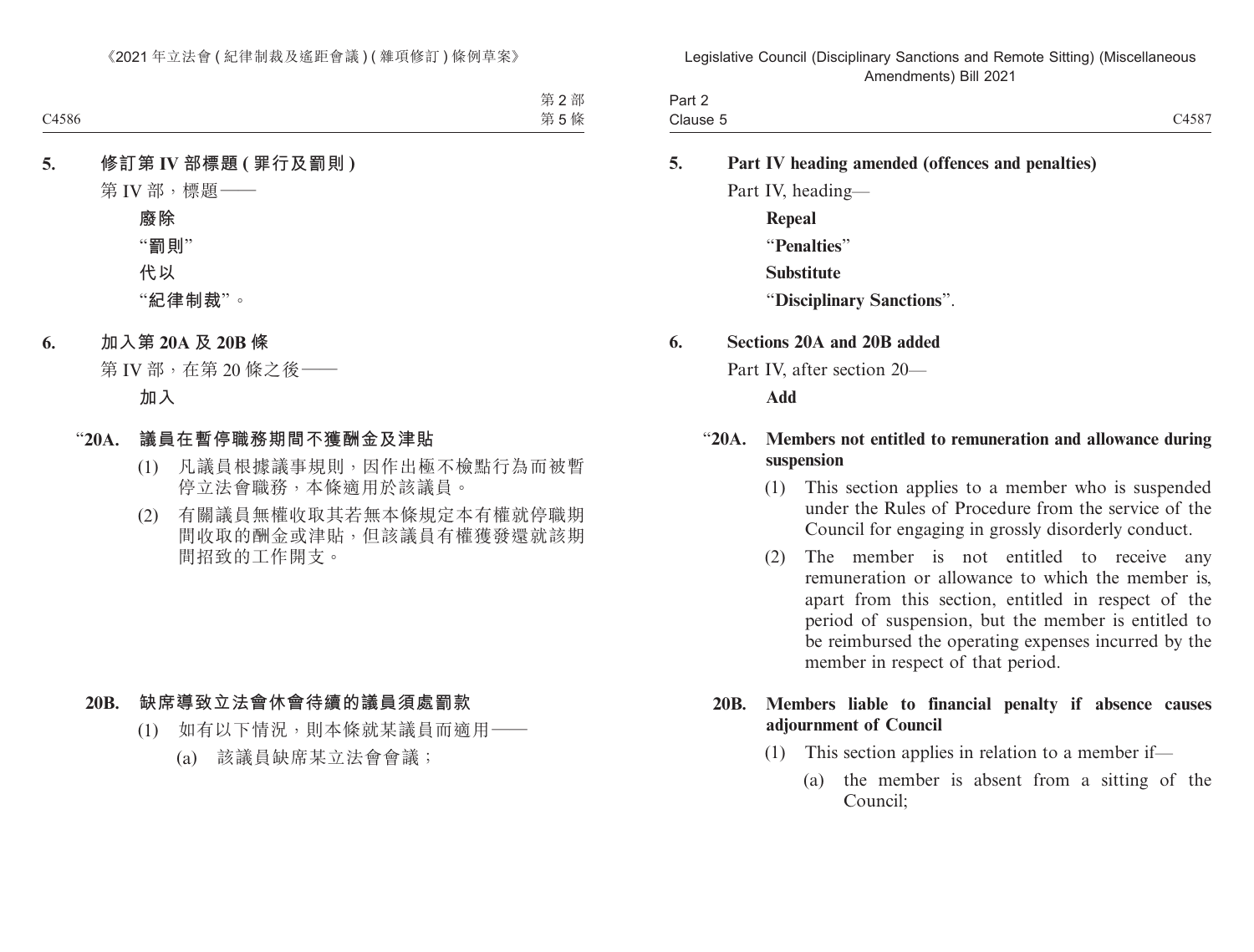| Part $\geq$<br>$\cdots$ $-$          |       |
|--------------------------------------|-------|
| $\overline{\phantom{0}}$<br>Clause 7 | C4589 |

|    |     |               |             | (b) the Council is adjourned under the Rules of<br>Procedure because a quorum is not present at<br>that sitting; and                                                                                                      |
|----|-----|---------------|-------------|---------------------------------------------------------------------------------------------------------------------------------------------------------------------------------------------------------------------------|
|    |     |               |             | (c) the President is not satisfied that there is a valid<br>reason for the member's absence.                                                                                                                              |
|    |     | (2)           |             | The member is liable to pay a financial penalty on<br>each occasion that the Council is so adjourned.                                                                                                                     |
|    |     | (3)           |             | The financial penalty is to be—                                                                                                                                                                                           |
|    |     |               |             | (a) determined by the Council according to the<br>Rules of Procedure; and                                                                                                                                                 |
|    |     |               | (b)         | deducted from the member's remuneration to<br>which the member is entitled.                                                                                                                                               |
|    |     | (4)           |             | For the purposes of subsection $(1)(b)$ , it does not<br>matter whether the<br>Council adjourned<br>$\overline{1}$<br>subsequently resumed for continuation of any<br>unfinished business under the Rules of Procedure.". |
| 7. |     |               |             | Section 21 amended (journals printed by order of the Council to<br>be admitted as evidence)                                                                                                                               |
|    | (1) |               |             | Section 21, heading—                                                                                                                                                                                                      |
|    |     | <b>Repeal</b> |             |                                                                                                                                                                                                                           |
|    |     |               |             | "printed by order of the Council".                                                                                                                                                                                        |
|    | (2) |               | Section 21- |                                                                                                                                                                                                                           |
|    |     | Repeal        |             |                                                                                                                                                                                                                           |
|    |     |               |             |                                                                                                                                                                                                                           |

everything after "of any"

#### **Substitute**

"member—

(a) any copy of the journals—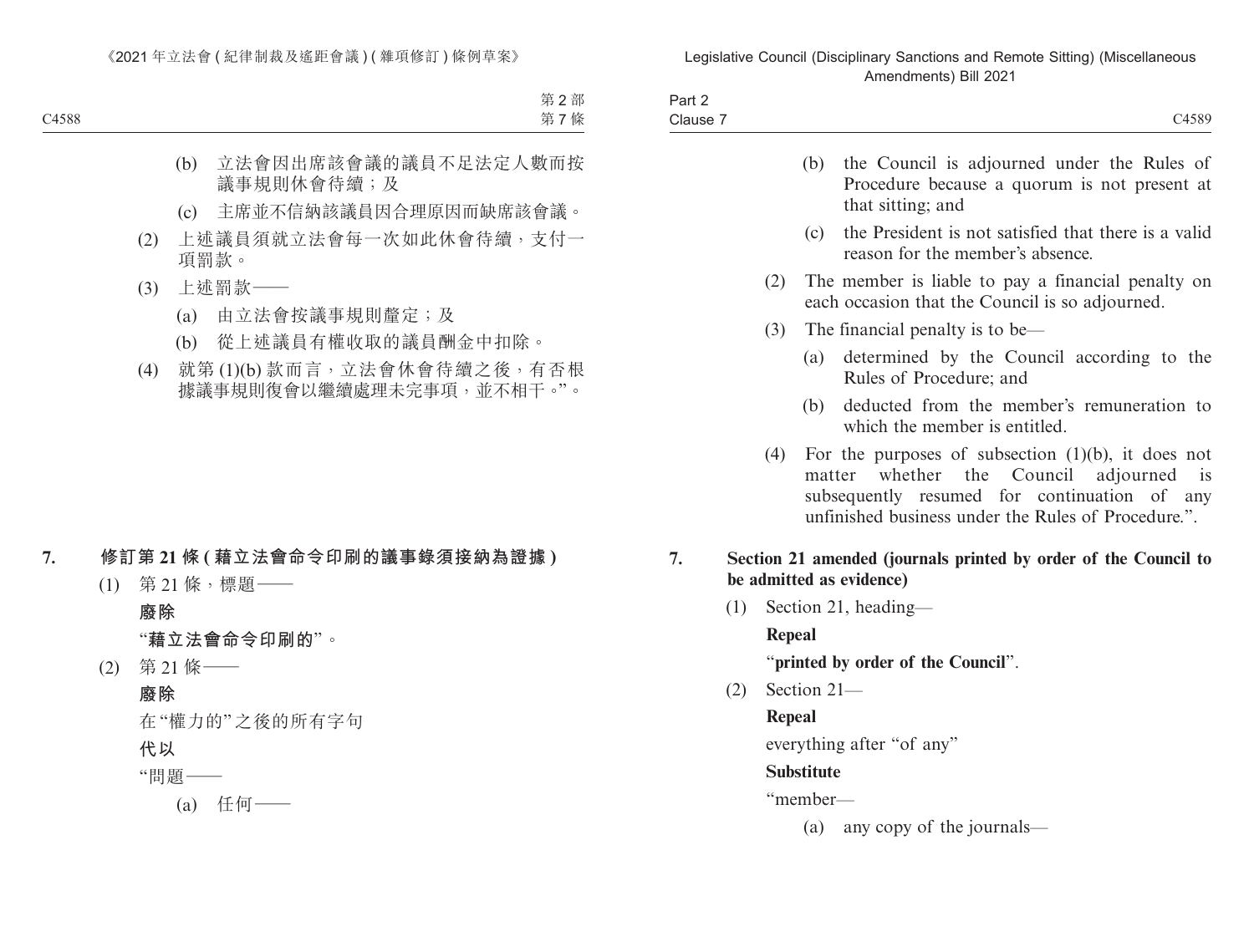| Part 2   |       |
|----------|-------|
| Clause 8 | C4591 |

- (i) printed or purporting to be printed by the Director of Government Logistics; or
- (ii) printed or purporting to be printed by or under the authority of the Council; or
- (b) any copy of the journals authenticated by the signature of the Clerk,

is to be admitted as evidence of such journals in all courts and places without further proof.".

#### **8. Section 27 added**

After section 26—

**Add**

#### "**27. Sittings of Council or committee may be conducted remotely**

- (1) The Council may, by a resolution passed at a physical sitting of the Council, authorize that during a specified period, sittings of the Council or a committee may be conducted remotely in accordance with the Rules of Procedure by the virtual, digital or electronic means determined by the Council.
- (2) The President may designate a place or places for a sitting conducted remotely pursuant to an authorization under subsection (1) (*remote sitting*), including any virtual, digital or electronic location at which members or other persons attending the sitting may attend or participate by remote access.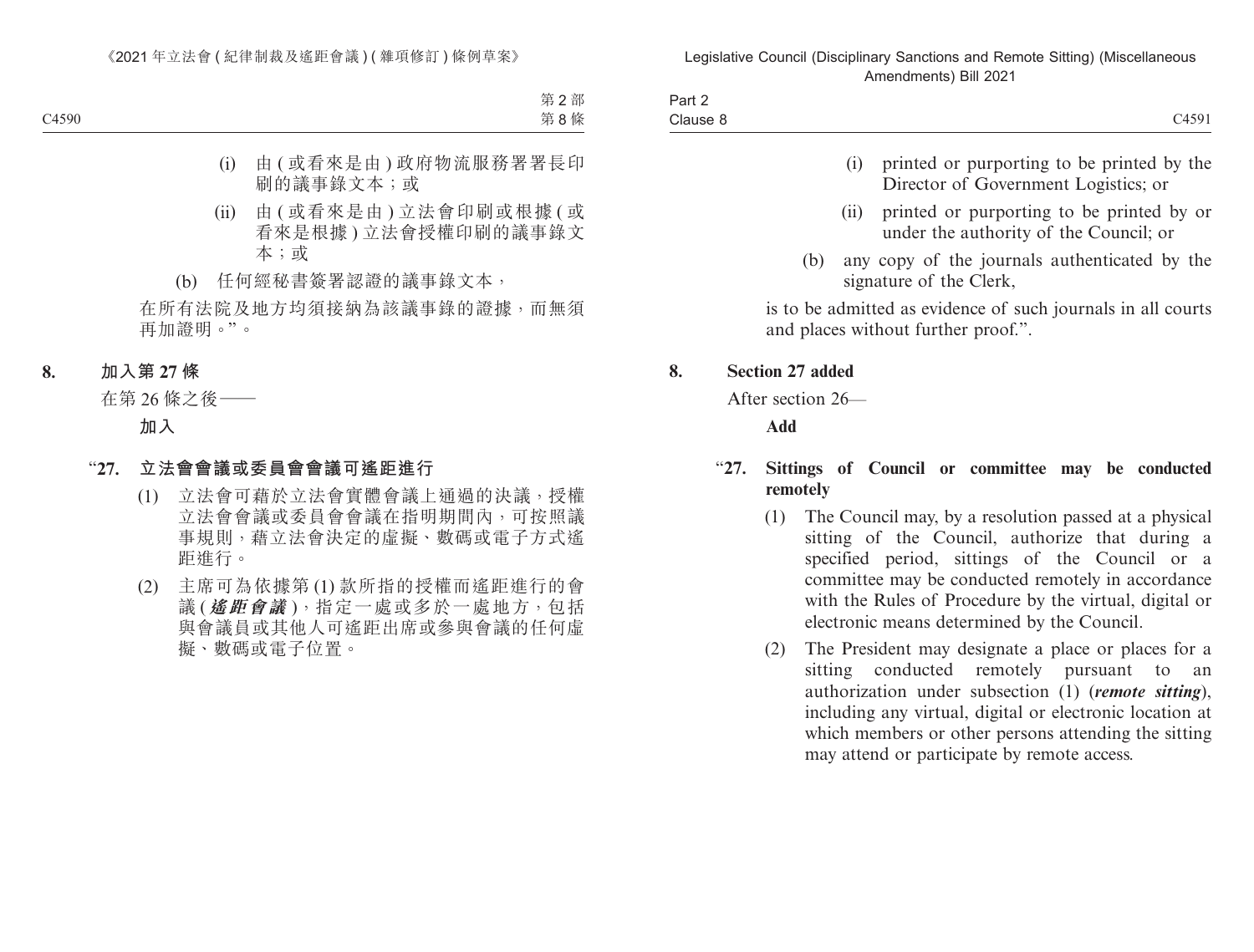| $\overline{\phantom{0}}$<br>Part 2 |                      |
|------------------------------------|----------------------|
| Clause 8                           | C4593<br>$\sim$ 1000 |

- (3) In relation to a remote sitting—
	- (a) a reference to a sitting of the Council or a committee in this Ordinance is not to be construed as limited to a sitting at which members or other persons attending the sitting are present in the same place; and
	- (b) this Ordinance (other than section 8(4)) is to apply to the remote sitting as if it were a physical sitting.
- (4) In this section—
- *physical sitting* (實體會議) means a sitting of the Council or a committee at which no member or other person attending the sitting attends or participates by virtual, digital or electronic means;

*specified period* (指明期間) means a period—

- (a) during which the Council or a committee is precluded by an event or occurrence (including an occasion of emergency or public danger) from conducting a physical sitting; and
- (b) that is specified in a resolution passed at a physical sitting of the Council.".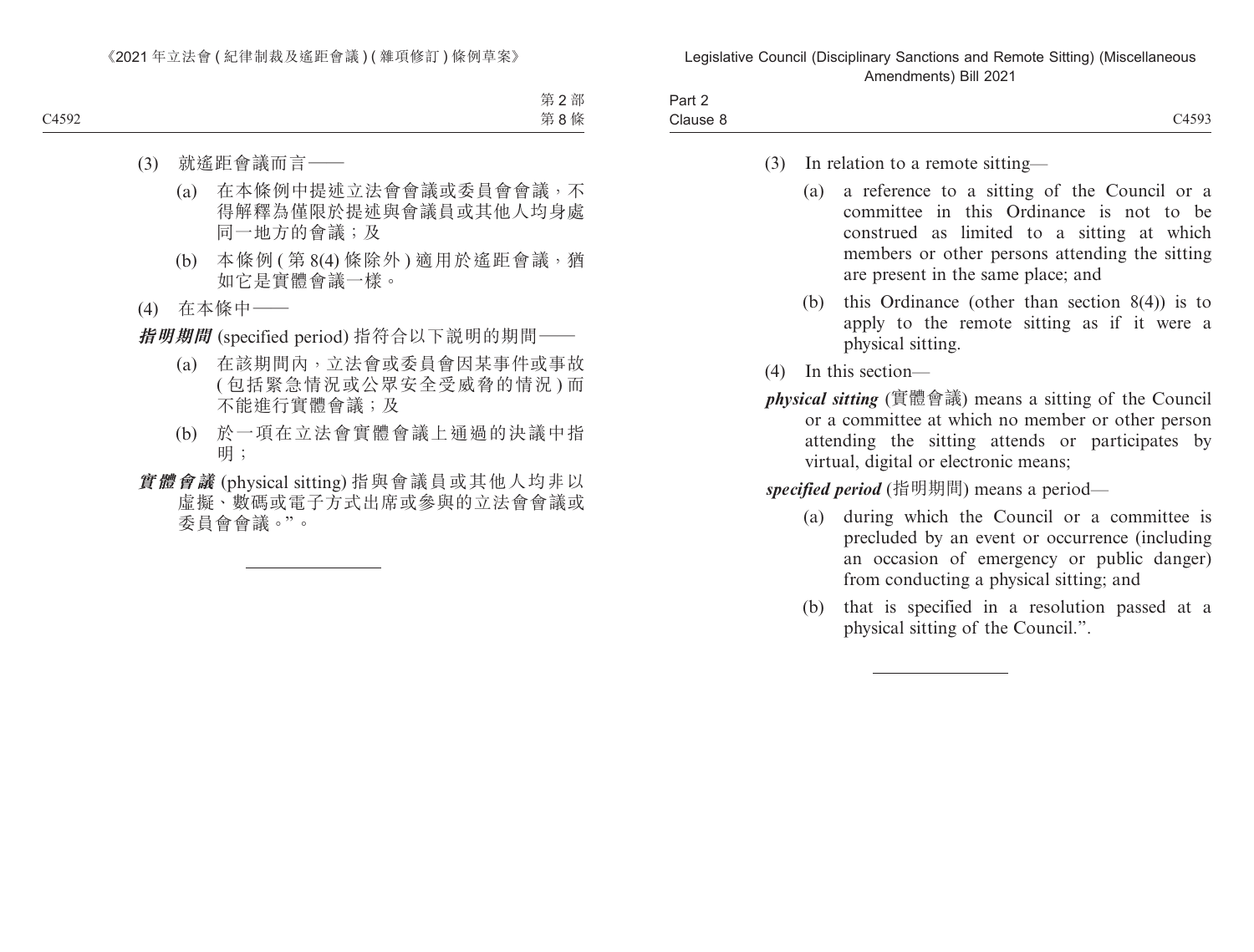| Part 3   |       |
|----------|-------|
| Clause 9 | C4595 |

## **Part 3**

## **Amendments to The Legislative Council Commission Ordinance**

#### **9. Section 5 amended (office of members)**

After section 5(9)—

#### **Add**

"(10) If a member is suspended during a period from the service of the Council under the Rules of Procedure (as defined by section 2(1) of the Legislative Council (Powers and Privileges) Ordinance (Cap. 382)), the member's functions and duties as a member are suspended during the period.".

#### **10. Section 18 amended (Commission may act notwithstanding vacancies, etc.)**

Section 18—

#### **Repeal**

"and its proceedings shall not be"

#### **Substitute**

", or suspension of a member's functions and duties under section 5(10) and the proceedings of the Commission are not".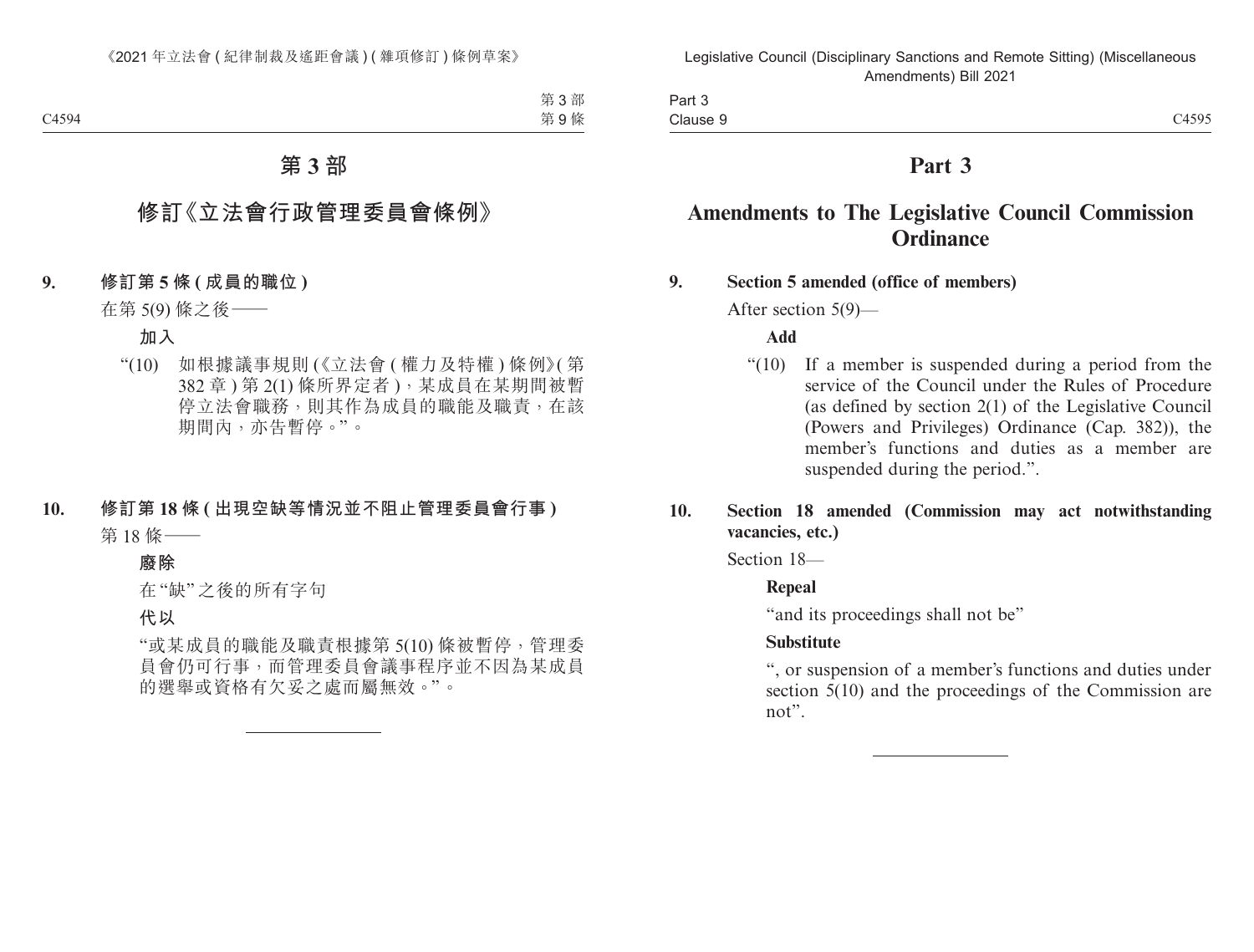| Part 4    |       |
|-----------|-------|
| Clause 11 | C4597 |

## **Part 4**

## **Amendments to Legislative Council Ordinance**

- **11. Section 17 amended (proceedings of Legislative Council not affected by vacancy in membership etc.)**
	- (1) Section 17(1)(a)—

**Repeal**

 $\alpha_{\text{or}}$ "

(2) Section 17(1)(b)—

## **Repeal the full stop**

#### **Substitute**

 $\lq\lq$  : or".

(3) After section  $17(1)(b)$ —

#### **Add**

- "(c) the suspension of a Member from the service of the Legislative Council under the Rules of Procedure of the Legislative Council for the time being in force (*Rules of Procedure*).".
- (4) Section 17(2)(b)—

#### **Repeal**

 $``\text{or}"$ 

(5) After section  $17(2)(b)$ —

#### **Add**

"(ba) the suspension of a Member from the service of the Legislative Council under the Rules of Procedure; or".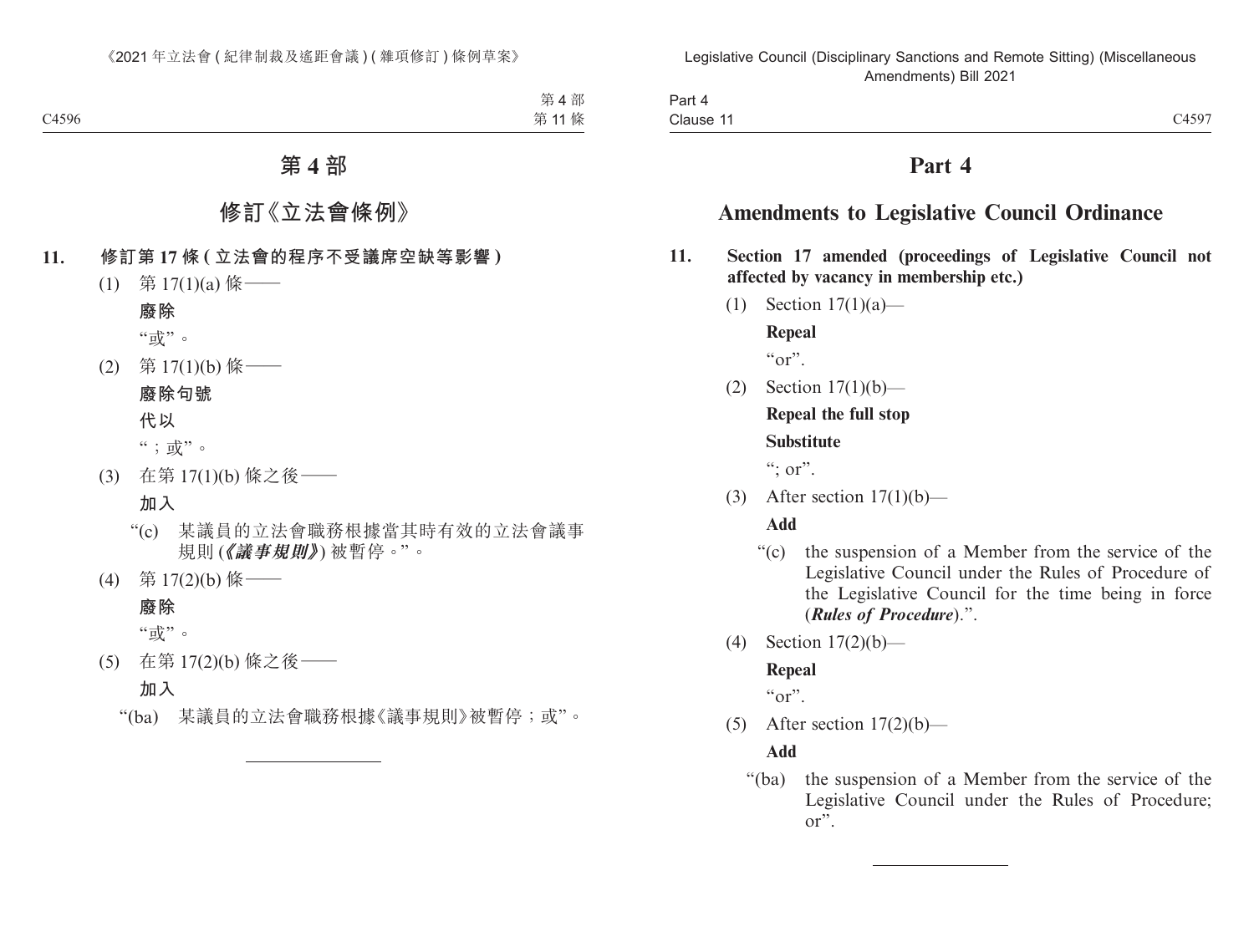#### **Explanatory Memorandum**

The main object of this Bill is to amend the Legislative Council (Powers and Privileges) Ordinance (Cap. 382) (*Ordinance*)—

- (a) to impose sanctions in relation to the following members of the Legislative Council (*Council*)—
	- (i) a member who is suspended from the service of the Council due to the member's grossly disorderly conduct (*misbehaved member*);
	- (ii) a member whose absence from a sitting of the Council without valid reasons caused an adjournment of the Council (*absent member*);
- (b) to allow sittings of the Council or a committee (as defined by section 2 of the Ordinance) (*committee*) to be conducted remotely in exceptional circumstances; and
- (c) to expand on the types of copy of journals (as defined by section 2 of the Ordinance) (*journals*) that can be admitted as evidence.
- 2. Clause 1 sets out the short title.
- 3. Clause 3 amends the long title of the Ordinance.
- 4. Clause 6 adds new sections 20A and 20B to the Ordinance to—
	- (a) deprive a misbehaved member of the member's remuneration and allowance in respect of the period during which the member is suspended from the service of the Council; and
	- (b) impose a financial penalty on an absent member.